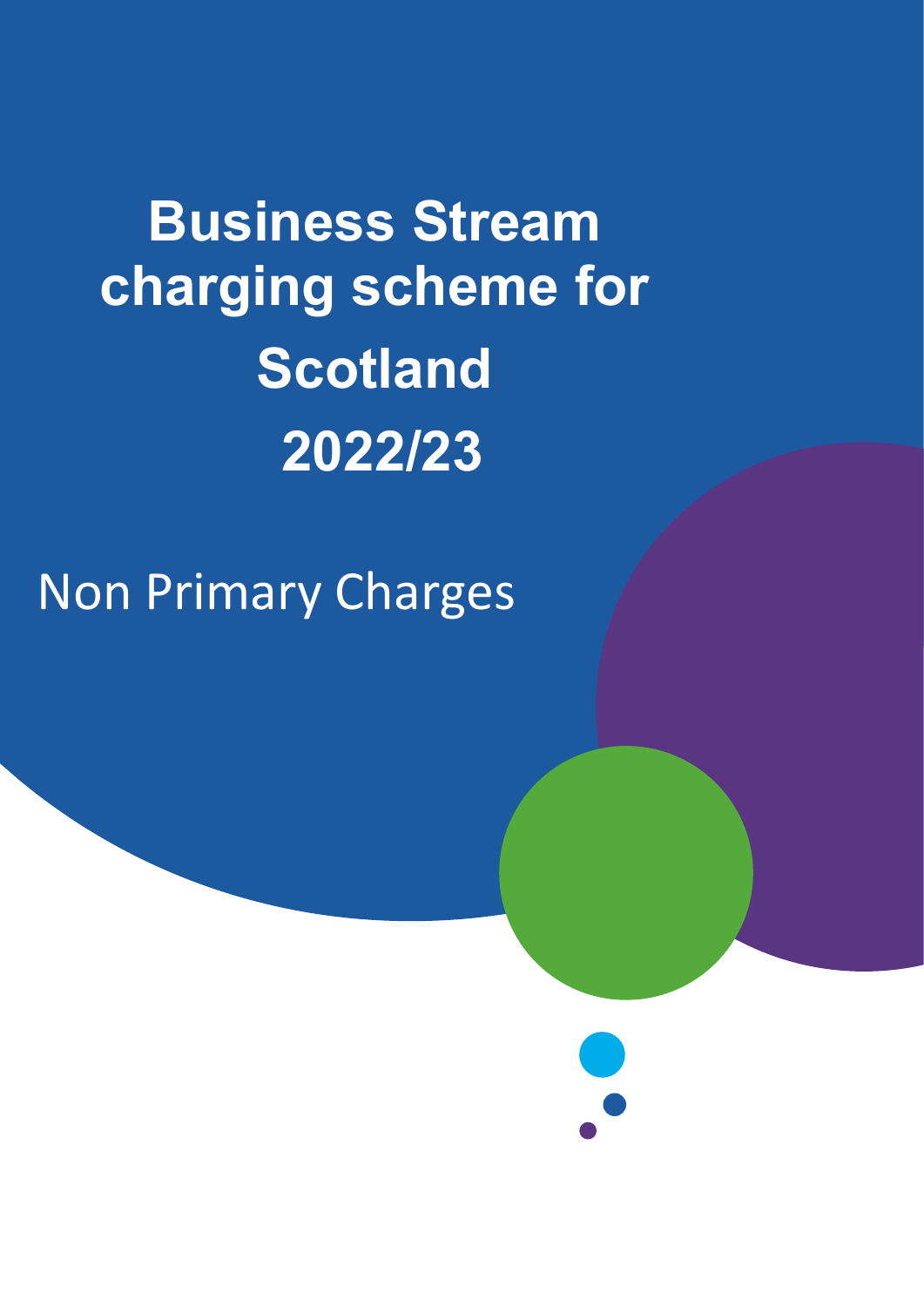## **Contents**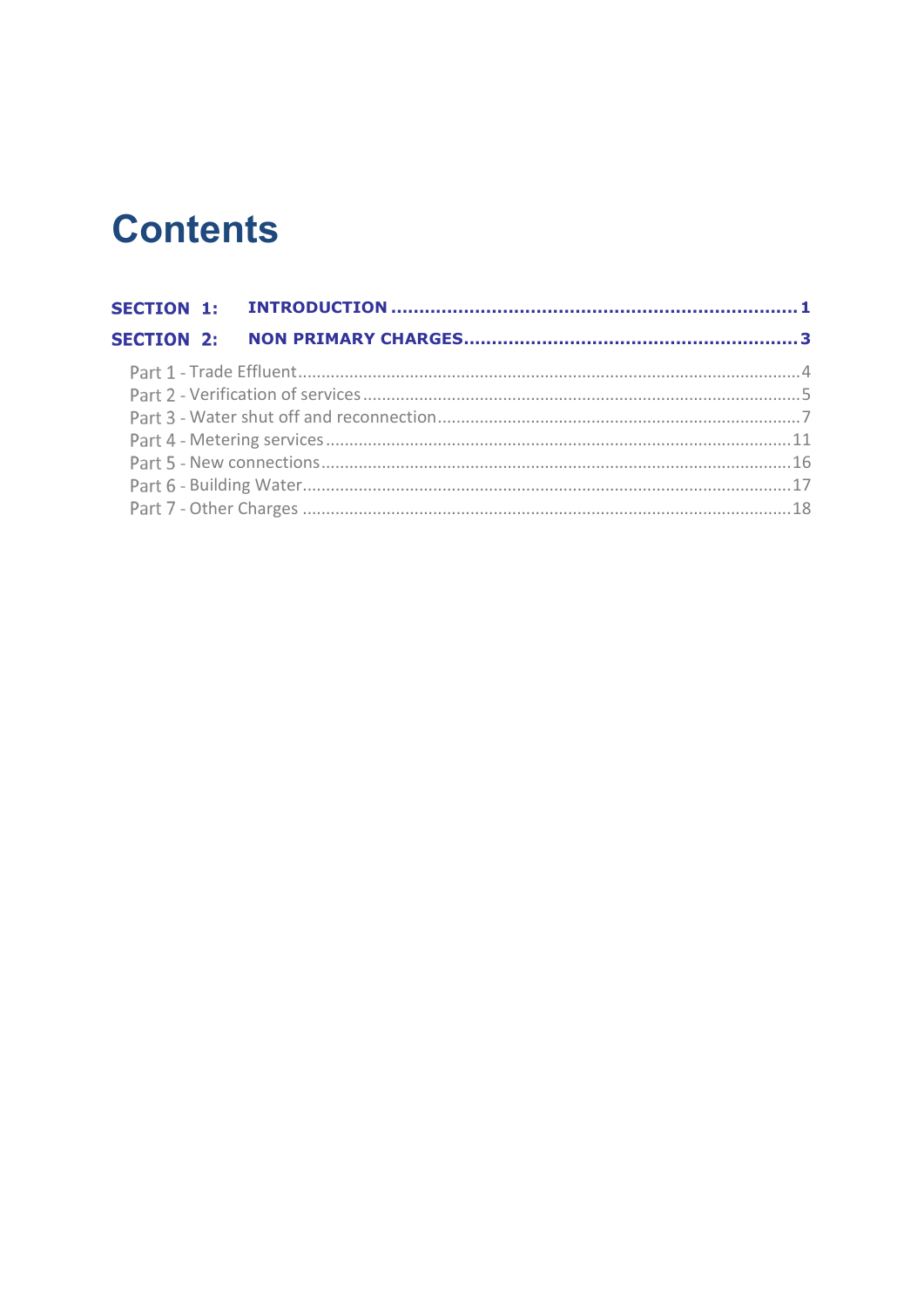## <span id="page-2-0"></span>**SECTION 1: INTRODUCTION**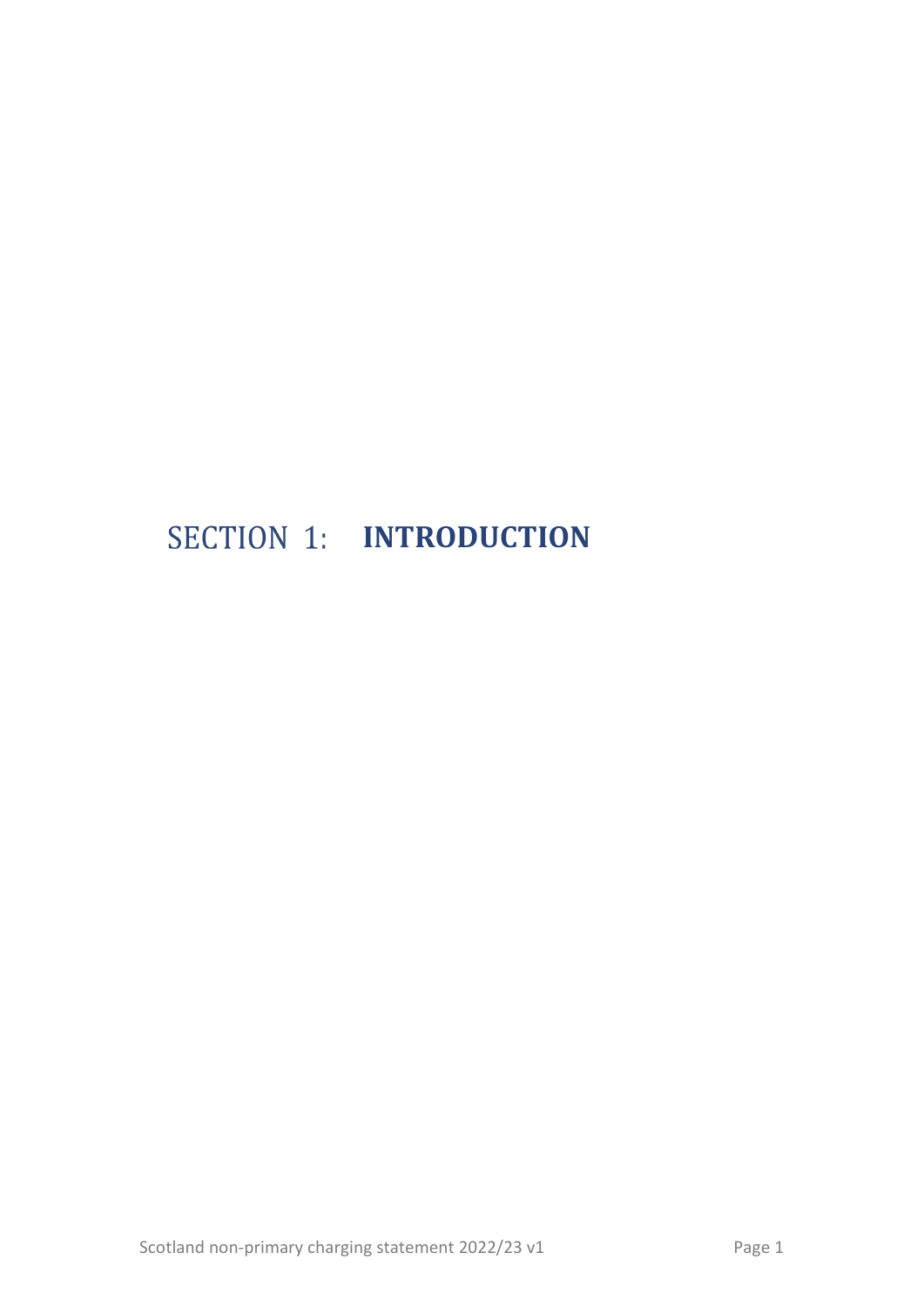- 1.1 This Charging Scheme shall apply to those non-household premises for which Business Stream is, or is deemed to be, the licensed supplier of water and/or sewerage services and are located within the area for which Scottish Water is the appointed water and/or sewerage wholesaler. It shall not apply to premises outside that region.
- 1.2 This Charging Scheme should be read in conjunction with Business Stream's Standard Terms and Conditions, which can be found [https://www.business](https://www.business-stream.co.uk/terms-and-conditions/)[stream.co.uk/terms-and-conditions/](https://www.business-stream.co.uk/terms-and-conditions/) and which together form the Scheme of Terms and Conditions.
- 1.3 The amounts now fixed by Business Stream in respect of the charges provided for in this Charging Scheme are those shown in the Schedules.
- 1.4 All charges stated in this document are exclusive of Value Added Tax (VAT).
	- (a) VAT is chargeable at the standard rate on clean water charges for all customers whose main business activity falls within divisions 1 to 5 of the Standard Industrial Classifications (SIC) as used by Companies House.
	- (b) Customers whose activities do not fall into one of these 5 divisions are not liable for VAT on their water charges. For those customers whose business does fall into one of the divisions, VAT is only applicable on clean water charges. Waste water and drainage charges have zero rated VAT liability.
	- (c) All other elective services provided by Business Stream have a standard rated VAT liability. Elective services are any services that fall out with the primary water, waste water and drainage charges that every business is required to pay. The only exception to this is infrastructure charges for new water connections, which are outside the scope of UK VAT.
- 1.5 Nothing in this Charging Scheme shall affect Business Stream's powers or rights to enter into or be bound by agreements with persons to be charged, whether made before or after the coming into operation of this Scheme.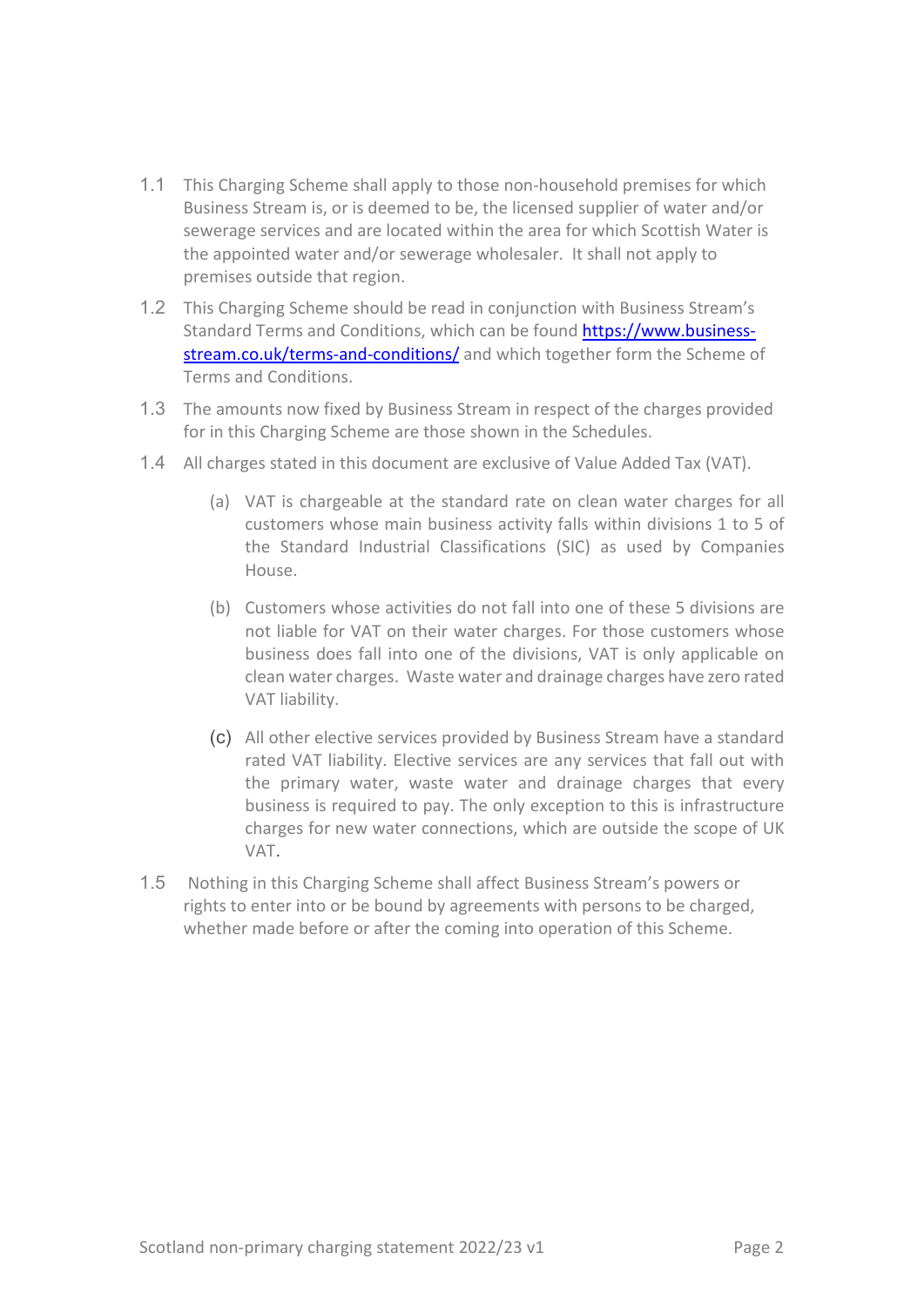## <span id="page-4-0"></span>SECTION 2: **NON PRIMARY CHARGES**

Scotland non-primary charging statement 2022/23 v1 Page 3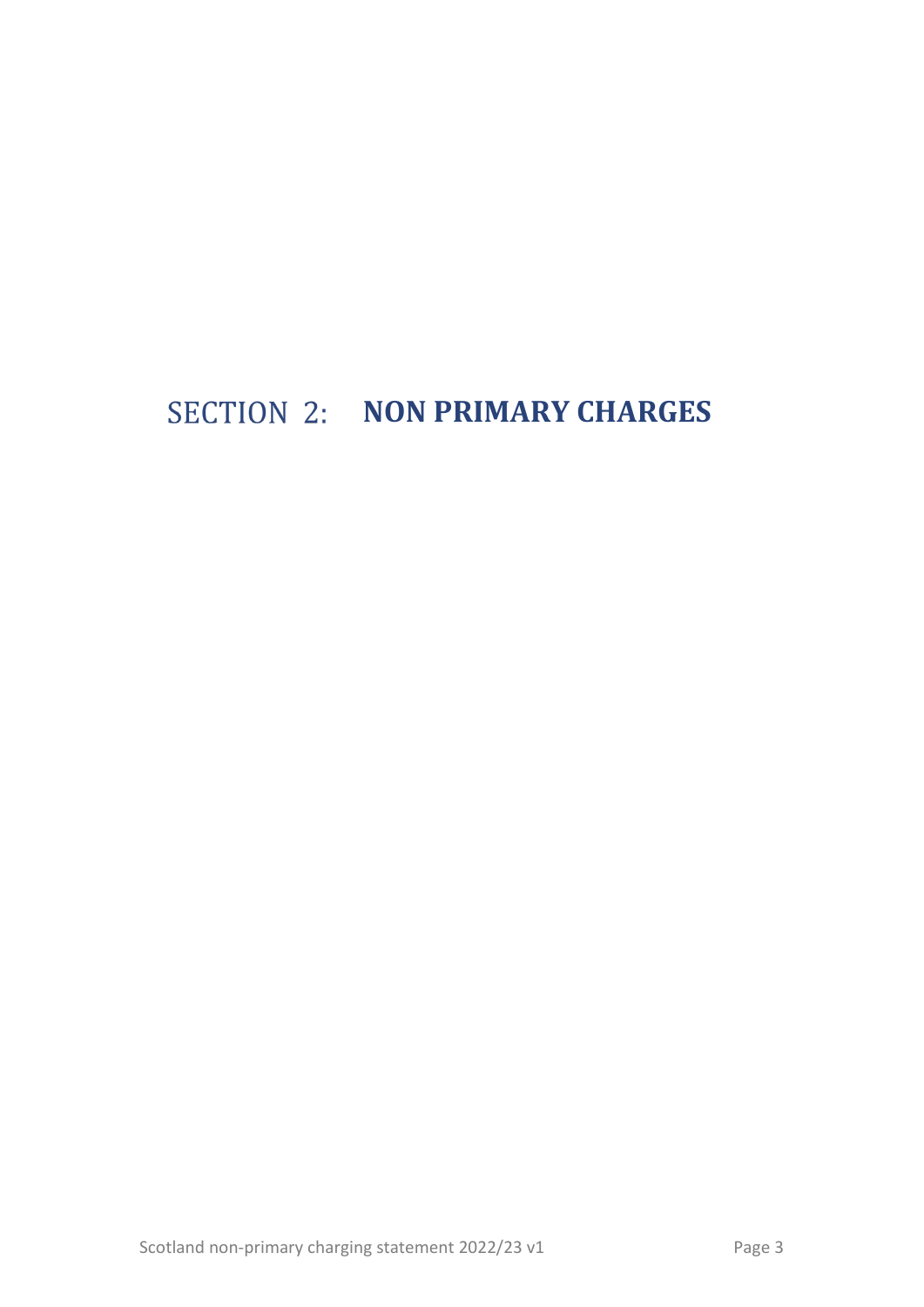#### Part 1 - **Trade Effluent**

#### <span id="page-5-0"></span>**1.1 Temporary consents for trade effluent discharge**

A temporary consent will be valid for six months, after which time it will automatically terminate.

| Category of discharge | <b>Charge per consent</b> |
|-----------------------|---------------------------|
| Low strength/risk     | £222.88                   |
| Medium strength/risk  | £446.10                   |
| High strength/risk    | £743.12                   |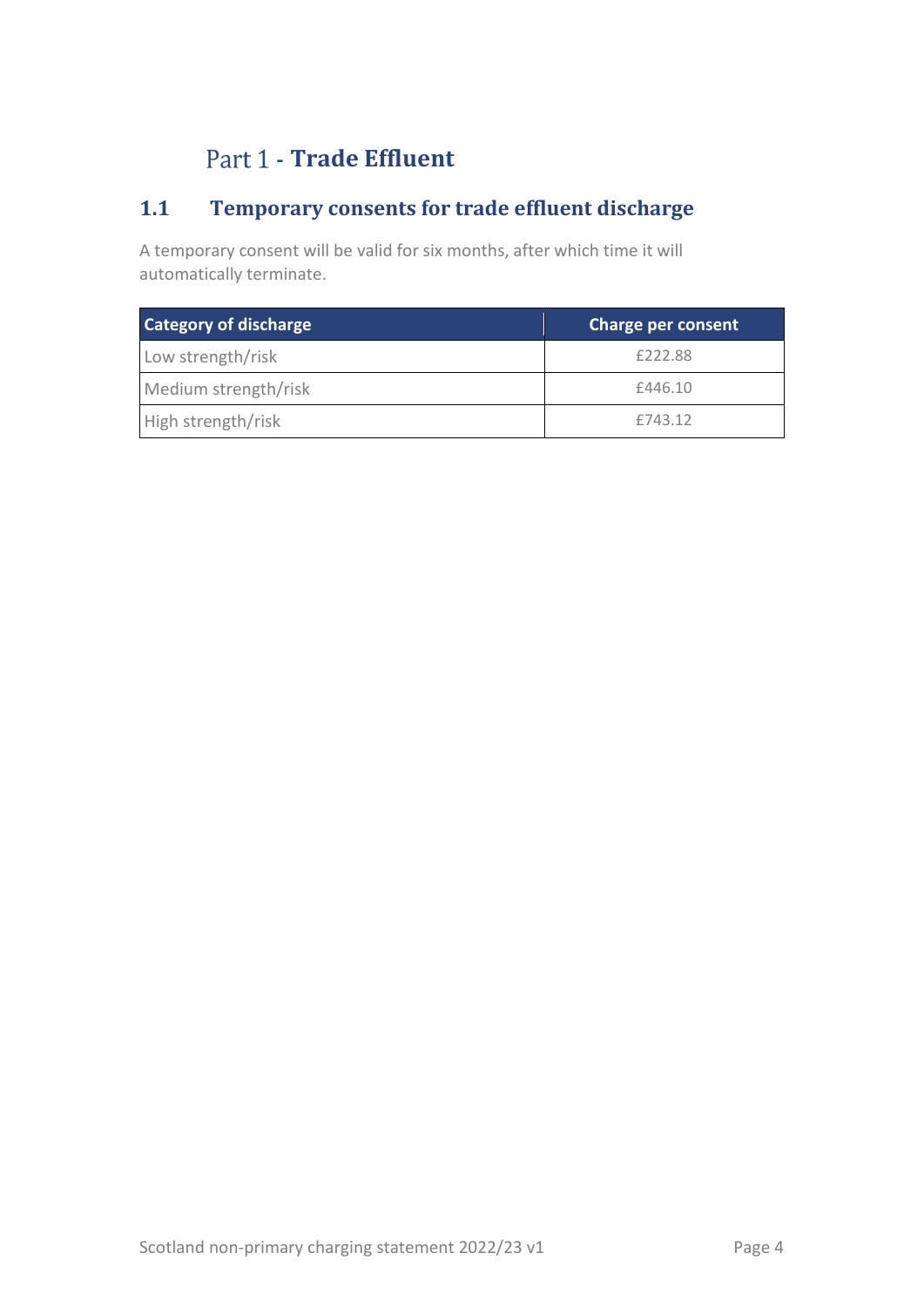#### <span id="page-6-0"></span>Part 2 - **Verification of services**

#### **2.1 De-registration requests**

| <b>Activity</b>                                                           | Charge                  | <b>Abortive visit</b><br>charge     |
|---------------------------------------------------------------------------|-------------------------|-------------------------------------|
| Verification using Scottish Water<br>systems                              | £35.16                  | N/A                                 |
| Visit during standard hours (two person<br>service) first hour            | £270.70                 | £225.56                             |
| Visit during standard hours (two person<br>service) per hour thereafter   | £180.54                 |                                     |
| Visit out-with standard hours (two<br>person service) first hour          | £360.08                 | £300.16                             |
| Visit out-with standard hours (two<br>person service) per hour thereafter | £239.90                 |                                     |
| Visit requiring additional resources<br>during or out-with standard hours | Based on actual<br>cost | Based on<br>1 <sub>hr</sub> 15 mins |

#### **2.2 Verification of meter details**

| <b>Activity</b>                                                           | Charge                  | <b>Abortive visit</b><br>charge |
|---------------------------------------------------------------------------|-------------------------|---------------------------------|
| Visit during standard hours first hour                                    | £135.40                 | £112.89                         |
| Visit during standard hours per hour thereafter                           | £90.16                  |                                 |
| Visit out-with standard hours first hour                                  | £180.09                 | £150.08                         |
| Visit out-with standard hours per hour<br>thereafter                      | £119.95                 |                                 |
| Visit requiring additional resources during or<br>out-with standard hours | Based on actual<br>cost | Based on<br>1 hr 15 mins        |

#### **2.3 Legal Review**

| <b>Activity</b>                       | <b>Charge</b> |  |
|---------------------------------------|---------------|--|
| Legal (property ownership) review fee | £85.00        |  |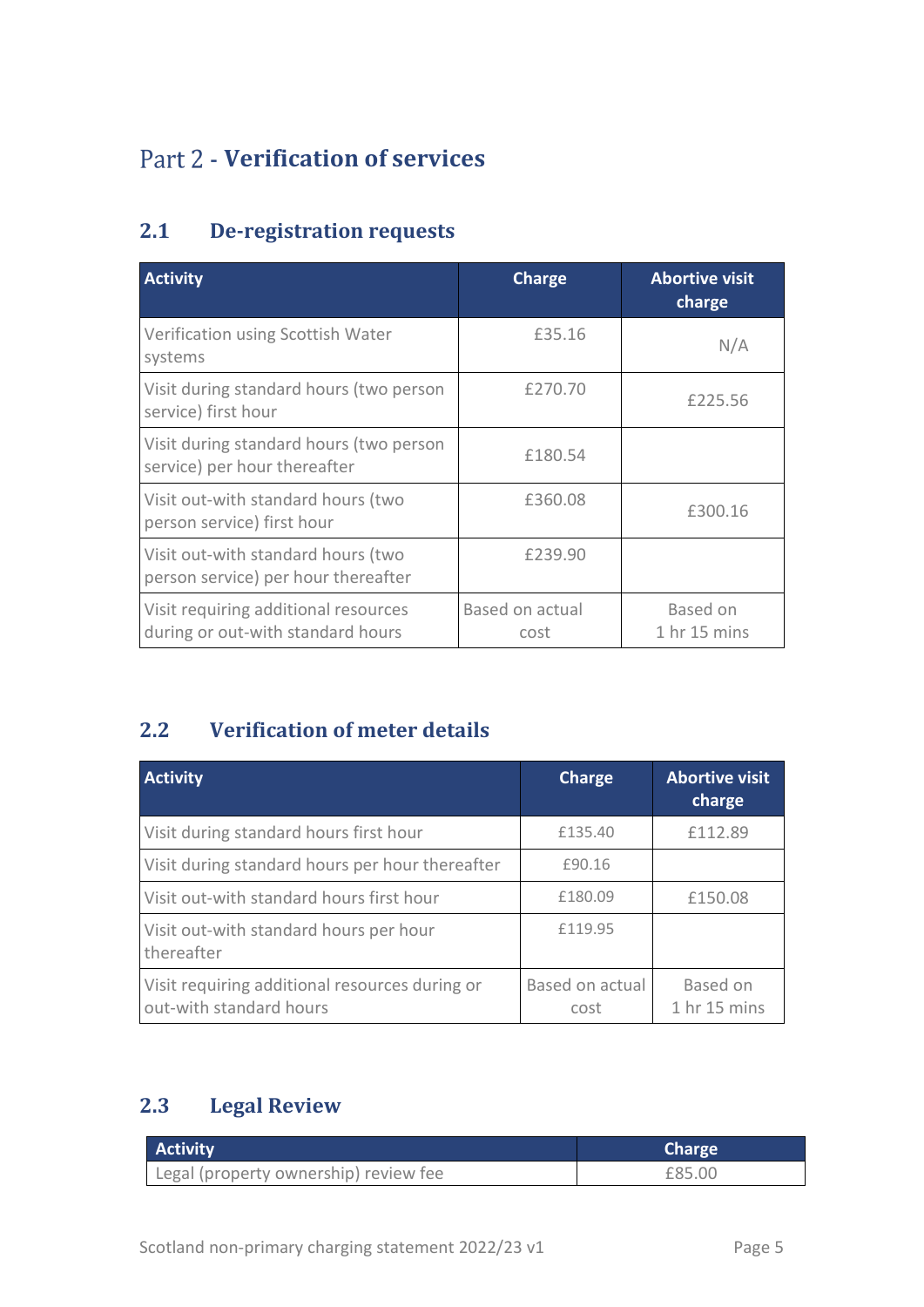#### **2.4 Verification of water service configuration**

| <b>Activity</b>                                                            | Charge                  | <b>Abortive visit</b><br>charge |
|----------------------------------------------------------------------------|-------------------------|---------------------------------|
| Verification using Scottish Water systems                                  | £35.16                  | N/A                             |
| Visit during standard hours (two person service)<br>first hour             | £270.70                 | £225.56                         |
| Visit during standard hours (two person service)<br>per hour thereafter    | £180.54                 |                                 |
| Visit out-with standard hours (two person<br>service) first hour           | £360.08                 | £300.16                         |
| Visit out-with standard hours (two person<br>service) per hour thereafter  | £239.90                 |                                 |
| Visit requiring additional resources during or out-<br>with standard hours | Based on<br>actual cost | Based on<br>1 hr 15 mins        |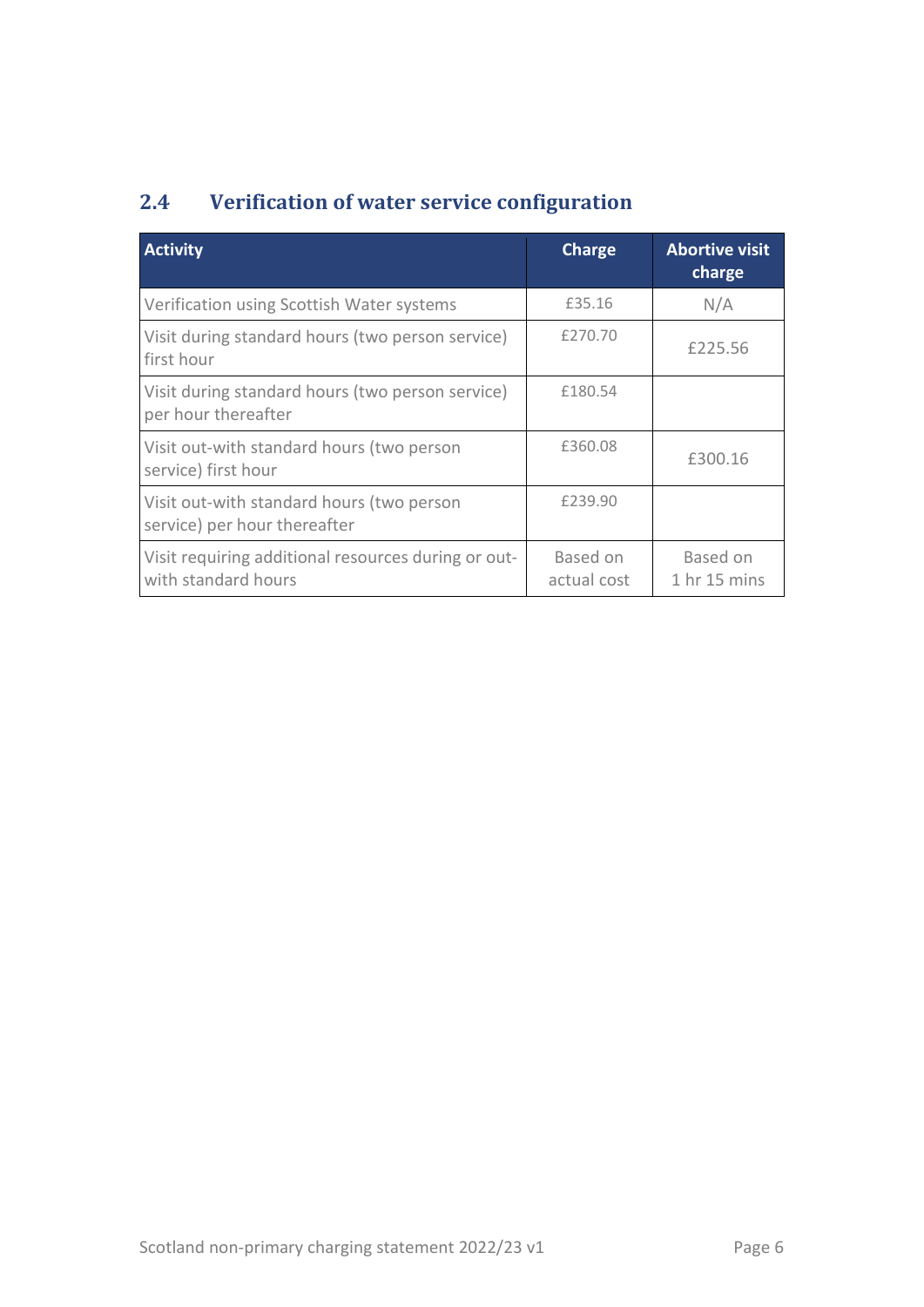#### <span id="page-8-0"></span>Part 3 - Water shut off and reconnection

#### **3.1 Disconnection surveys for permanent disconnections**

| <b>Activity</b>                                                            | Charge                  | <b>Abortive</b><br>visit charge     |
|----------------------------------------------------------------------------|-------------------------|-------------------------------------|
| At customer's request                                                      |                         | No charge                           |
| For non-payment or denying access to meter                                 |                         |                                     |
| The first hour of an in-hours standard disconnection<br>survey             | £270.70                 | £225.56                             |
| For each hour thereafter of an in-hours standard survey                    | £180.54                 |                                     |
| The first hour of an out-of-hours standard disconnection<br>survey         | £360.08                 | £300.16                             |
| For each hour thereafter of an out-of-hours standard<br>survey             | £239.90                 |                                     |
| Survey requiring additional resources during or out-with<br>standard hours | Based on<br>actual cost | Based on<br>1 <sub>hr</sub> 15 mins |

Costs incurred to secure access to allow the survey to be undertaken, such as legal costs, may be recovered in addition to the above charges.

#### **3.2 Disconnection surveys for temporary disconnections**

| <b>Activity</b>                                                            | <b>Charge</b>           | <b>Abortive</b><br>visit charge |
|----------------------------------------------------------------------------|-------------------------|---------------------------------|
| At customer's request                                                      | No charge               |                                 |
| For non-payment or denying access to meter                                 |                         |                                 |
| The first hour of an in-hours standard disconnection<br>survey             | £270.70                 | £225.56                         |
| For each hour thereafter of an in-hours standard survey                    | £180.54                 |                                 |
| The first hour of an out-of-hours standard disconnection<br>survey         | £360.08                 | £300.16                         |
| For each hour thereafter of an out-of-hours standard<br>survey             | £239.90                 |                                 |
| Survey requiring additional resources during or out-with<br>standard hours | Based on<br>actual cost | Based on<br>1 $hr$ 15 mins      |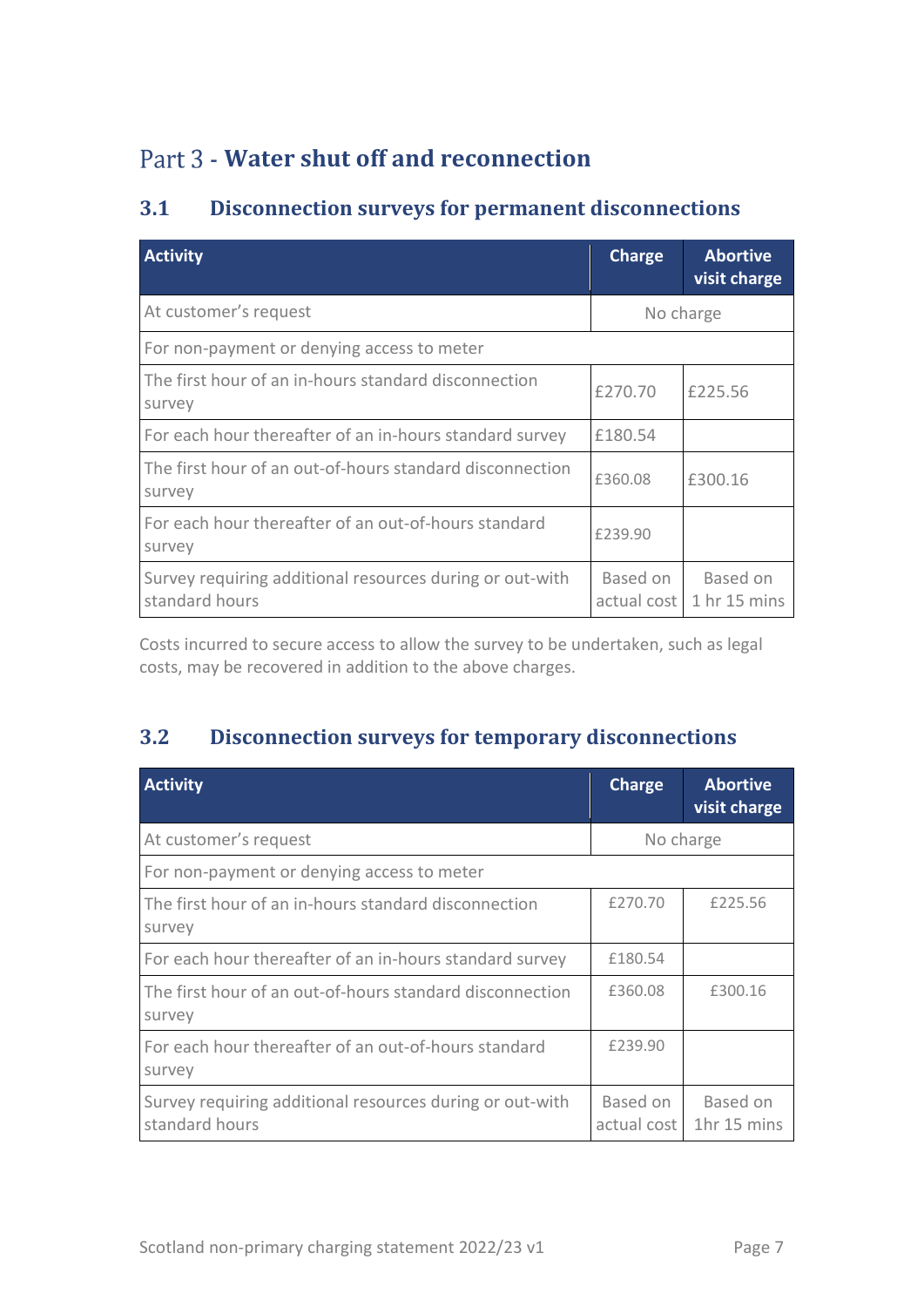Costs incurred to secure access to allow the survey to be undertaken, such as legal costs, may be recovered in addition to the above charges.

#### **3.3 Temporary disconnection**

| <b>Activity</b>                                                                                  | Charge                  | <b>Abortive visit</b><br>charge |
|--------------------------------------------------------------------------------------------------|-------------------------|---------------------------------|
| At customer's request                                                                            |                         | No charge                       |
| For non-payment or denying access to meter                                                       |                         |                                 |
| First hour of in-hours standard temp disconnection<br>where no pipework modification is required | £270.70                 | £225.56                         |
| For each hour thereafter of an in-hours standard temp<br>disconnection                           | £180.54                 |                                 |
| First hour of out-of-hours standard temp disconnection<br>with no pipework modification required | £360.08                 | £300.16                         |
| For each hour thereafter of an out-of-hours standard<br>temporary disconnection                  | £239.90                 |                                 |
| Non-standard temporary disconnection                                                             | Based on<br>actual cost | Based on<br>1 hr 15 mins        |

Costs incurred to secure access to allow the disconnection to be undertaken, such as legal costs, may be recovered in addition to the above charges.

#### **3.4 Permanent disconnection**

| <b>Activity</b>                                 | Charge    | <b>Abortive</b><br>visit charge |
|-------------------------------------------------|-----------|---------------------------------|
| At customer's request                           | No charge |                                 |
| For non-payment or denying access to meter      |           |                                 |
| Permanent disconnection during standard hours   | £610.73   | £244.38                         |
| Permanent disconnection out-with standard hours | £793.96   | £317.52                         |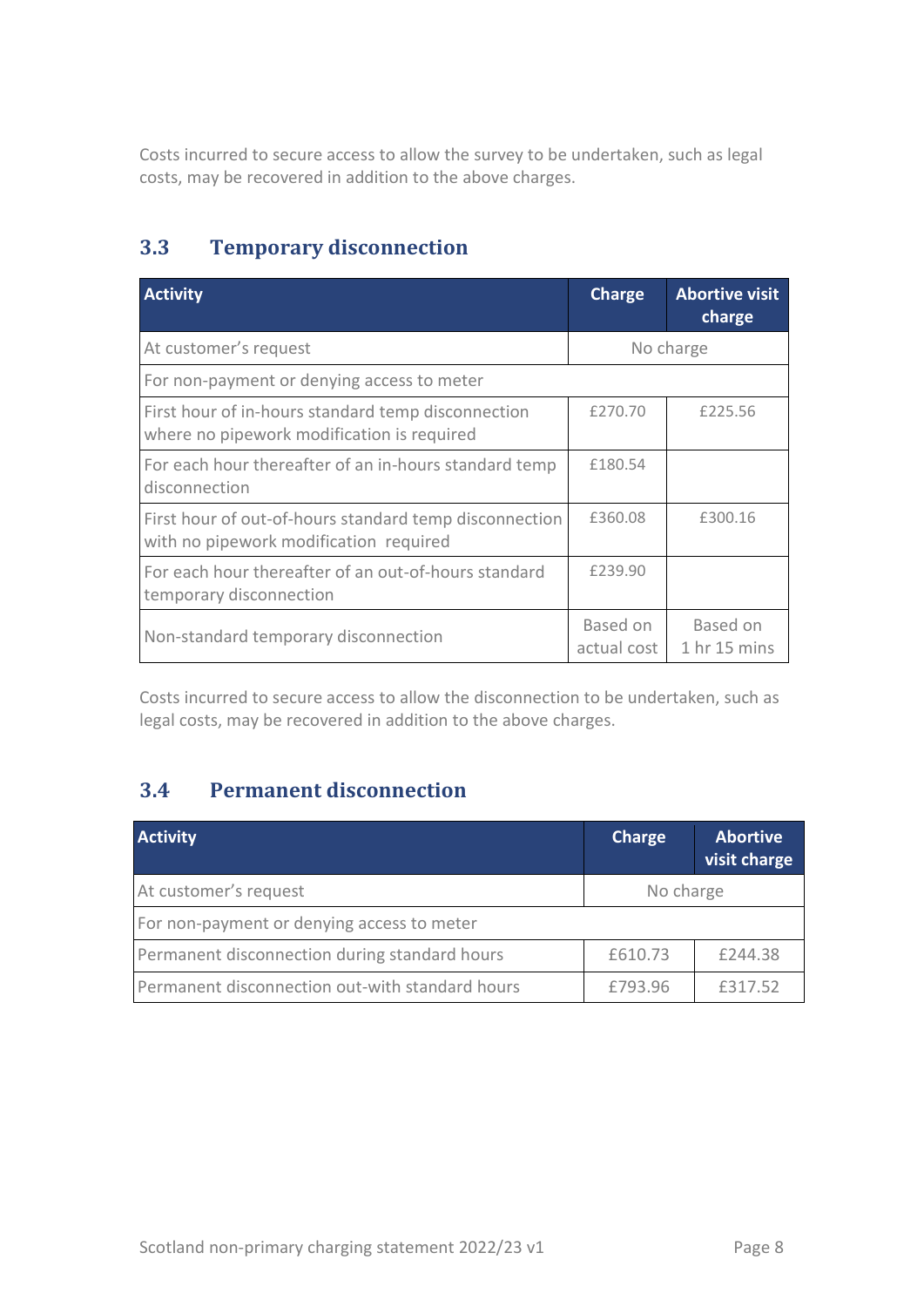#### **3.5 Inspection fee for permanent disconnections**

| <b>Activity</b>                                            | <b>Charge</b> | <b>Abortive</b><br>visit charge |
|------------------------------------------------------------|---------------|---------------------------------|
| At customer's request                                      |               | No charge                       |
| Permanent Disconnection inspection during standard hours   |               |                                 |
| The first hour on site                                     | £135.40       | £112.89                         |
| For each hour thereafter                                   | £90.16        |                                 |
| Permanent Disconnection inspection out with standard hours |               |                                 |
| The first hour on site                                     | £180.09       | £150.08                         |
| For each hour thereafter                                   | £119.95       |                                 |

#### **3.6 Discontinuation and Re-establishment of Trade Effluent Service**

| <b>Activity</b>                                       | <b>Charge</b>             |
|-------------------------------------------------------|---------------------------|
| Survey to establish if TE service can be discontinued | Reasonable Costs Incurred |
| Discontinuation of TE services                        | Reasonable Costs Incurred |
| Re-establishment of TE services                       | Reasonable Costs Incurred |
| Abortive visits                                       | Reasonable Costs Incurred |

#### **3.7 Reconnection charges following a temporary disconnection**

| <b>Activity</b>                             | Charge                  | <b>Abortive</b><br>visit charge     |
|---------------------------------------------|-------------------------|-------------------------------------|
| In-hours reconnection                       | £135.40                 | £112.89                             |
| Out-of-hours reconnection                   | £180.09                 | £150.08                             |
| Reconnection requiring pipe work alteration | Based on<br>actual cost | Based on<br>1 <sub>hr</sub> 15 mins |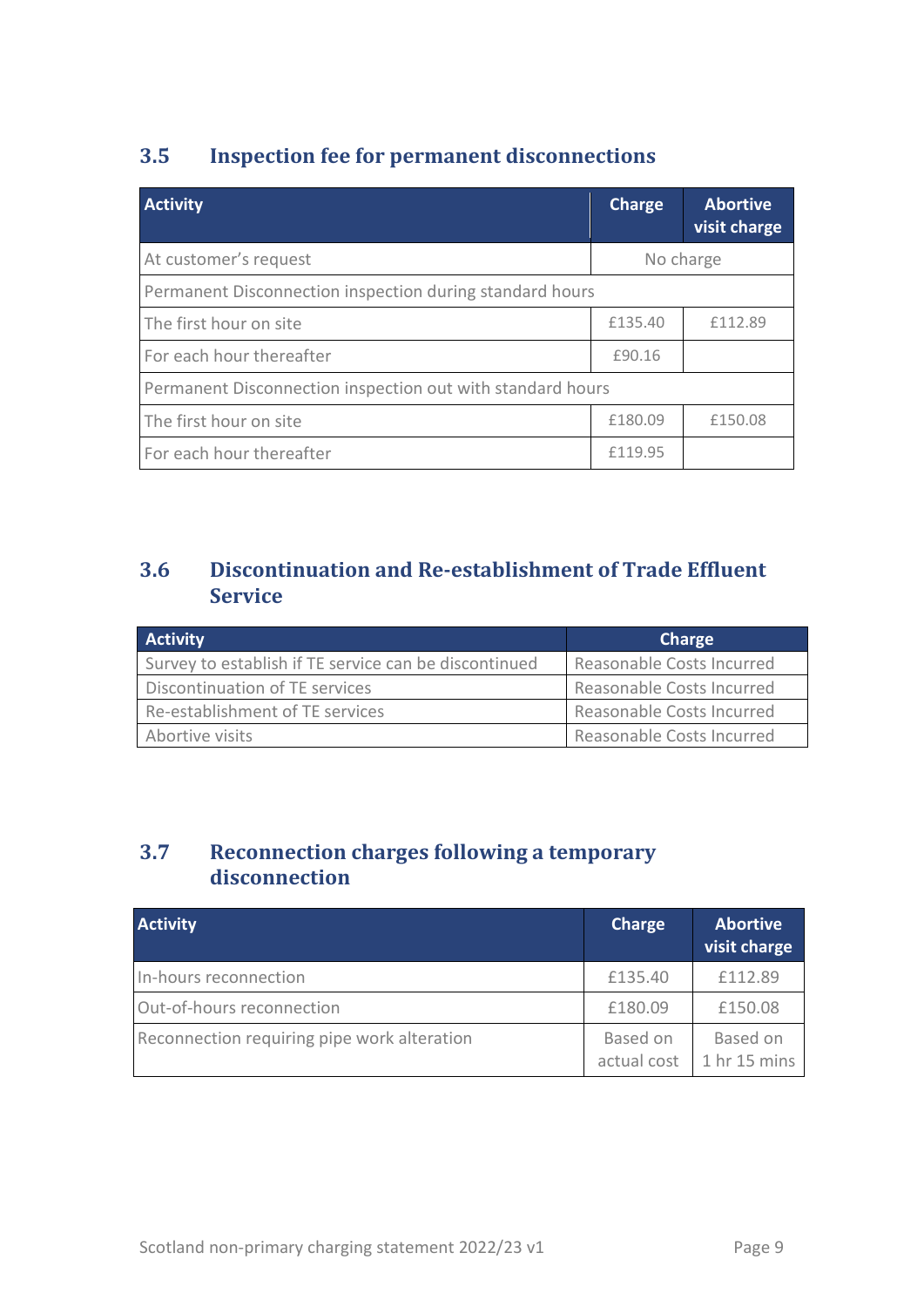#### **3.8 Service removal verification survey**

| <b>Activity</b>                                                            | Charge                  | <b>Abortive</b><br>visit charge |
|----------------------------------------------------------------------------|-------------------------|---------------------------------|
| Survey during standard hours for the first hour                            | N/A                     | £112.89                         |
| For each hour thereafter during standard hours                             | N/A                     |                                 |
| Survey out-with standard hours for the first hour                          | N/A                     | £150.08                         |
| For each hour thereafter out-with hours                                    | N/A                     |                                 |
| Survey requiring additional resources during or out-with<br>standard hours | Based on<br>actual cost | Based on<br>1 hr 15 mins        |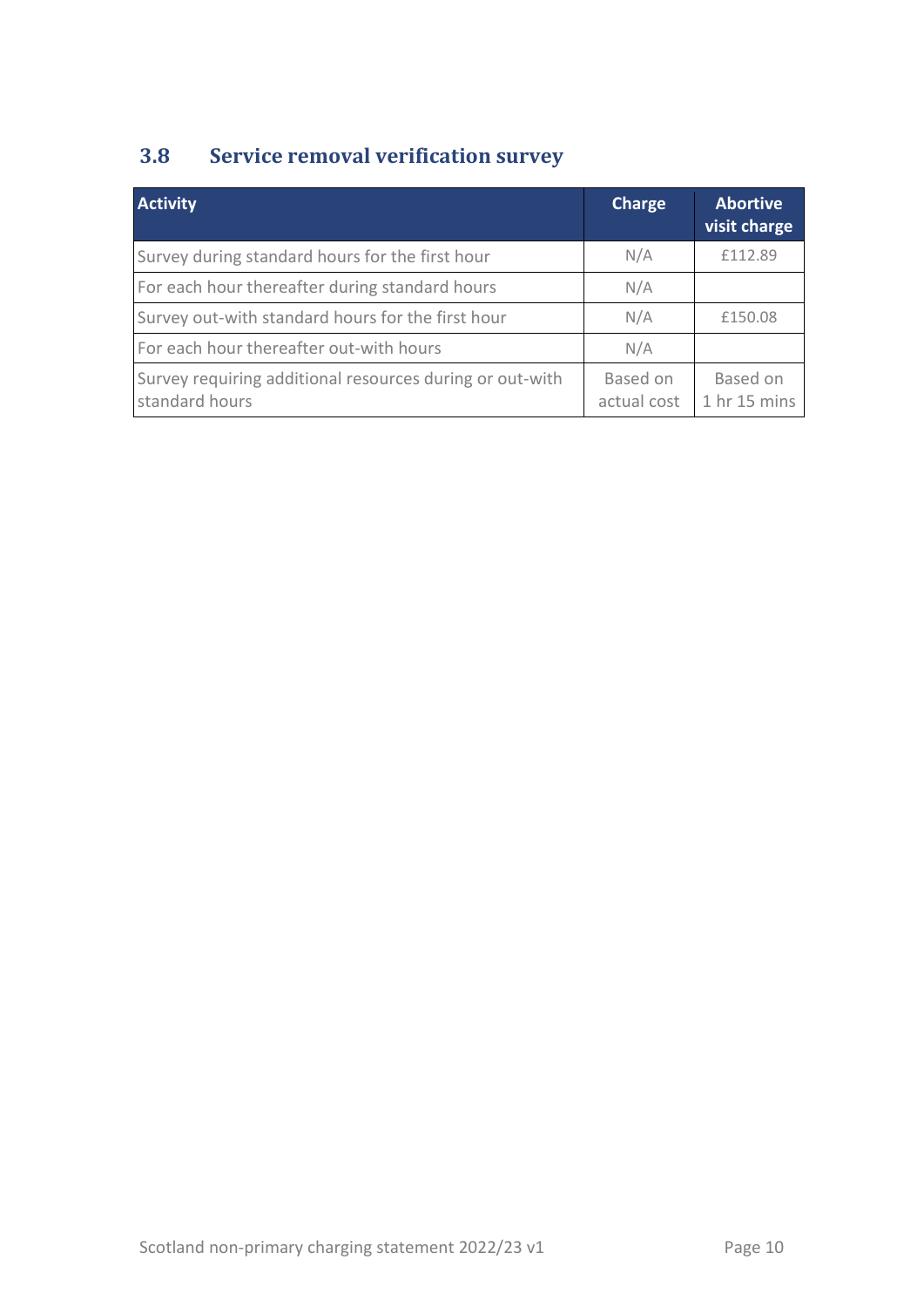#### <span id="page-12-0"></span>Part 4 - **Metering services**

#### **4.1 Survey charge for change of meter**

| <b>Activity</b>                              | Charge                       | <b>Abortive visit</b><br>charge |
|----------------------------------------------|------------------------------|---------------------------------|
| In-hours meter survey                        | £270.70                      | £225.56                         |
| Out-of-hours meter survey                    | £360.08                      | £300.16                         |
| Meter surveys requiring additional resources | Reasonable<br>costs incurred | Reasonable costs<br>incurred    |

#### **4.2 Survey charge for meter accuracy test**

| <b>Activity</b>                                                            | Charge               | <b>Abortive visit</b><br>charge |
|----------------------------------------------------------------------------|----------------------|---------------------------------|
| Survey during standard hours first hour                                    | £135.40              | £112.89                         |
| Survey during standard hours per hour<br>thereafter                        | £90.16               |                                 |
| Survey out-with standard hours first hour                                  | £180.09              | £150.08                         |
| Survey out-with standard hours per hour<br>thereafter                      | £119.95              |                                 |
| Survey requiring additional resources during<br>or out-with standard hours | Based on actual cost | Based on<br>1 hr 15 mins        |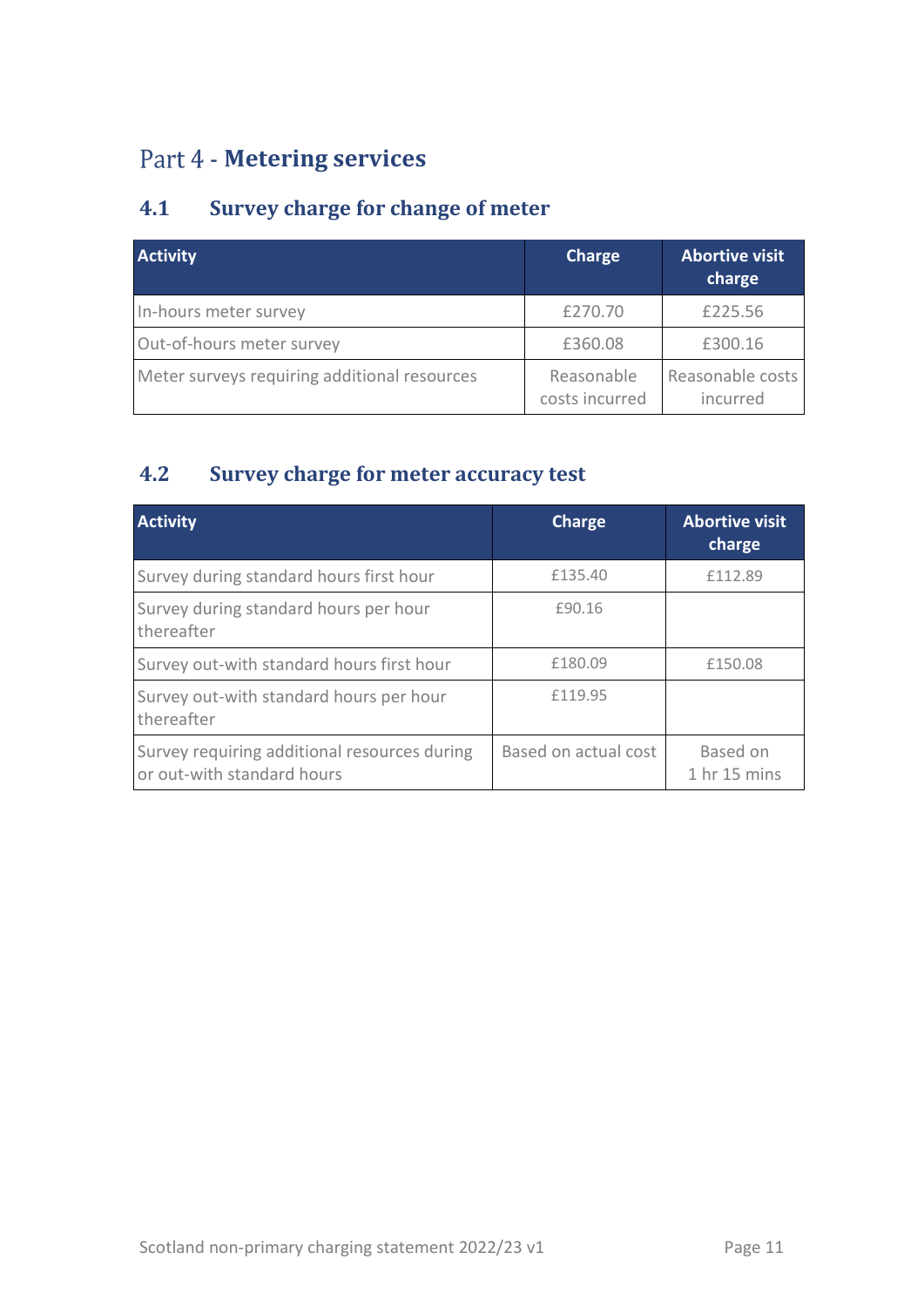#### **4.3 Meter installation**

| Meter Size (mm)                                                             | 15        | 20        | 25        | 30        | 40        | 50        | 80        | 100       | 150       |
|-----------------------------------------------------------------------------|-----------|-----------|-----------|-----------|-----------|-----------|-----------|-----------|-----------|
| Above ground/internal meter                                                 | £335.81   | £351.66   | £405.10   | £484.88   | £825.97   | £1,063.24 | £1,201.75 | £1,449.70 | £1,723.88 |
| Below ground meter (no dig up)                                              | £527.50   | £543.55   | £596.82   | £676.78   | £722.19   | £1,348.48 | £1,486.93 | £1,734.60 | £2,011.71 |
| Below ground dig-up & rebuild chamber in verge                              | £1,087.18 | £1,103.20 | £1,121.84 | £1,156.51 | £1,236.47 | £1,665.42 | £1,804.02 | £2,051.83 | £2,326.27 |
| Below ground dig-up & rebuild chamber in surfaced<br>footpath               | £1,087.18 | £1,103.20 | £1,121.84 | £1,156.51 | £1,236.47 | £1,665.42 | £1,804.02 | £2,051.83 | £2,326.27 |
| Below ground dig-up & rebuild chamber in surfaced<br>road                   | £1,457.58 | £1,473.62 | £1,561.34 | £1,606.75 | £1,652.16 | £1,889.23 | £2,027.89 | £2,275.62 | £2,550.16 |
| Below ground, no dig-up + MSM meter in verge                                | £213.80   | £227.36   | £241.24   |           |           |           |           |           |           |
| Below ground, dig-up & install ebco box + MSM<br>meter in verge             | £827.12   | £840.44   | £938.89   |           |           |           |           |           |           |
| Below ground, dig-up & install ebco box + MSM<br>meter in surfaced footpath | £899.69   | £913.13   | £1,007.10 |           |           |           |           |           |           |
| Below ground, dig up & install ebco box + MSM<br>meter in road              | £1,076.56 | £1,081.90 | £1,167.26 |           |           |           |           |           |           |
|                                                                             |           |           |           |           |           |           |           |           |           |
| <b>Meter Size (mm)</b>                                                      | 200       | 250       | 300       |           | 350       | 400       | 450       | 500       | 600       |
| Above ground/internal meter                                                 | £833.16   | £1,211.95 | £1,416.01 | £1,961.45 |           | £2,438.01 | £2,738.62 | £3,323.71 | £4,155.08 |
| Below ground meter (no dig up)                                              | £853.88   | £1,232.78 | £1,436.96 | £2,340.35 |           | £2,864.84 | £3,165.45 | £3,822.11 | £4,701.20 |
| Below ground dig-up & rebuild chamber in verge                              | £2,133.15 | £2,516.30 | £2,774.91 | £5,727.56 |           | £6,558.27 | £6,858.65 | £7,515.42 | £8,394.51 |
| Below ground dig-up & rebuild chamber in surfaced<br>footpath               | £2,219.95 | £2,599.18 | £2,803.36 | £5,858.72 |           | £6,651.34 | £6,951.95 | £7,608.38 | £8,487.80 |
| Below ground dig-up & rebuild chamber in surfaced<br>road                   | £2,534.78 | £2,780.62 | £3,130.73 | £6,188.33 |           | £7,476.44 | £7,907.98 | £8,564.41 | £9,443.95 |

Charge for abortive visit £112.89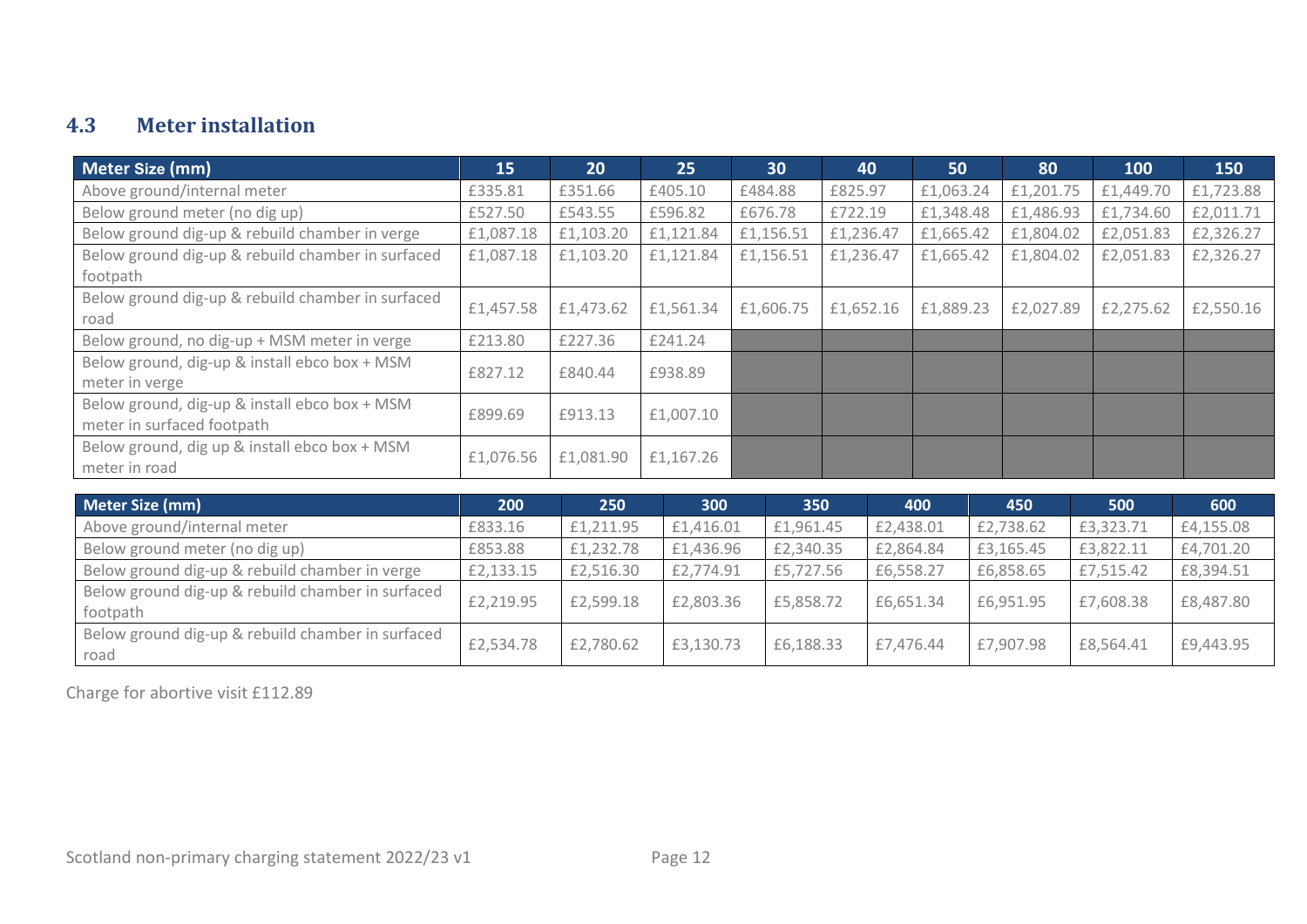#### **4.4 Changing meter sizes**

| <b>Meter Size (mm)</b>                                                      | 15        | <b>20</b> | 25                  | 30        | 40        | 50                  | 80      | 100                                                                   | 150       |
|-----------------------------------------------------------------------------|-----------|-----------|---------------------|-----------|-----------|---------------------|---------|-----------------------------------------------------------------------|-----------|
| Above ground                                                                | £237.32   | £267.12   | £303.85             | £351.90   | £590.68   | £649.26             | £739.64 | £833.16                                                               | £986.16   |
| Below ground meter (no dig up)                                              | £249.76   | £279.66   | £316.28             | £364.56   | £611.40   | £669.87             | £760.59 | £804.49                                                               | £1,006.88 |
| Below ground dig-up & rebuild chamber in verge                              | £871.47   | £901.15   | £997.24             | £1,045.07 | £1,172.30 | £1,421.72 £1,518.72 |         | £1,562.73                                                             | £2,088.80 |
| Below ground dig-up & rebuild chamber in surfaced footpath                  | £939.68   | £969.47   | £1,061.20 £1,109.47 |           |           |                     |         | £1,252.94 £1,479.29 £1,590.96 £1,634.64 £2,177.50                     |           |
| Below ground dig-up & rebuild chamber in surfaced road                      | £1,099.61 | £1,129.40 |                     |           |           |                     |         | £1,225.61 £1,273.55 £1,423.63 £1,649.87 £1,770.04 £1,814.06 £2,363.31 |           |
| Below ground, no dig-up + MSM meter in verge                                | £417.64   | £431.20   | £529.53             |           |           |                     |         |                                                                       |           |
| Below ground, dig-up & install ebco box + MSM meter in verge                | £885.36   | £902.16   | £997.24             |           |           |                     |         |                                                                       |           |
| Below ground, dig-up & install ebco box + MSM meter in<br>surfaced footpath | £953.56   | £970.48   | £1,061.20           |           |           |                     |         |                                                                       |           |
| Below ground, dig up & install ebco box + MSM meter in road                 | £1,113.84 | £1,130.64 | £1,225.61           |           |           |                     |         |                                                                       |           |

| Meter Size (mm)                                            | 200       | 250       | 300       | 350       | 400       | 450                                | 500       | 600 |
|------------------------------------------------------------|-----------|-----------|-----------|-----------|-----------|------------------------------------|-----------|-----|
| Above ground/internal meter                                | £1,745.29 | £2,126.99 | £3,292.01 | £4,964.51 | £5,827.36 | £6,968.19                          | £9,289.84 |     |
| Below ground meter (no dig up)                             | £1,786.96 | £2,168.65 | £3,703.84 | £5,376.11 | £6,286.89 | £7,427.50                          | £9,821.05 |     |
| Below ground dig-up & rebuild chamber in verge             | £3,045.39 | £3,431.45 | £5,013.68 | £8,905.68 | £9,947.50 | £11,088.00 £13,481.66              |           |     |
| Below ground dig-up & rebuild chamber in surfaced footpath | £3,132.64 | £3,514.33 | £5,144.83 | £8,998.97 |           | $£10,040.46$ £11,181.29 £13,574.62 |           |     |
| Below ground dig-up & rebuild chamber in surfaced road     | £3,447.02 | £3,695.55 | £5,408.59 | £9,824.08 |           | £10,865.45 $E12,137.32$ £14,530.76 |           |     |

Charge for abortive visit £112.89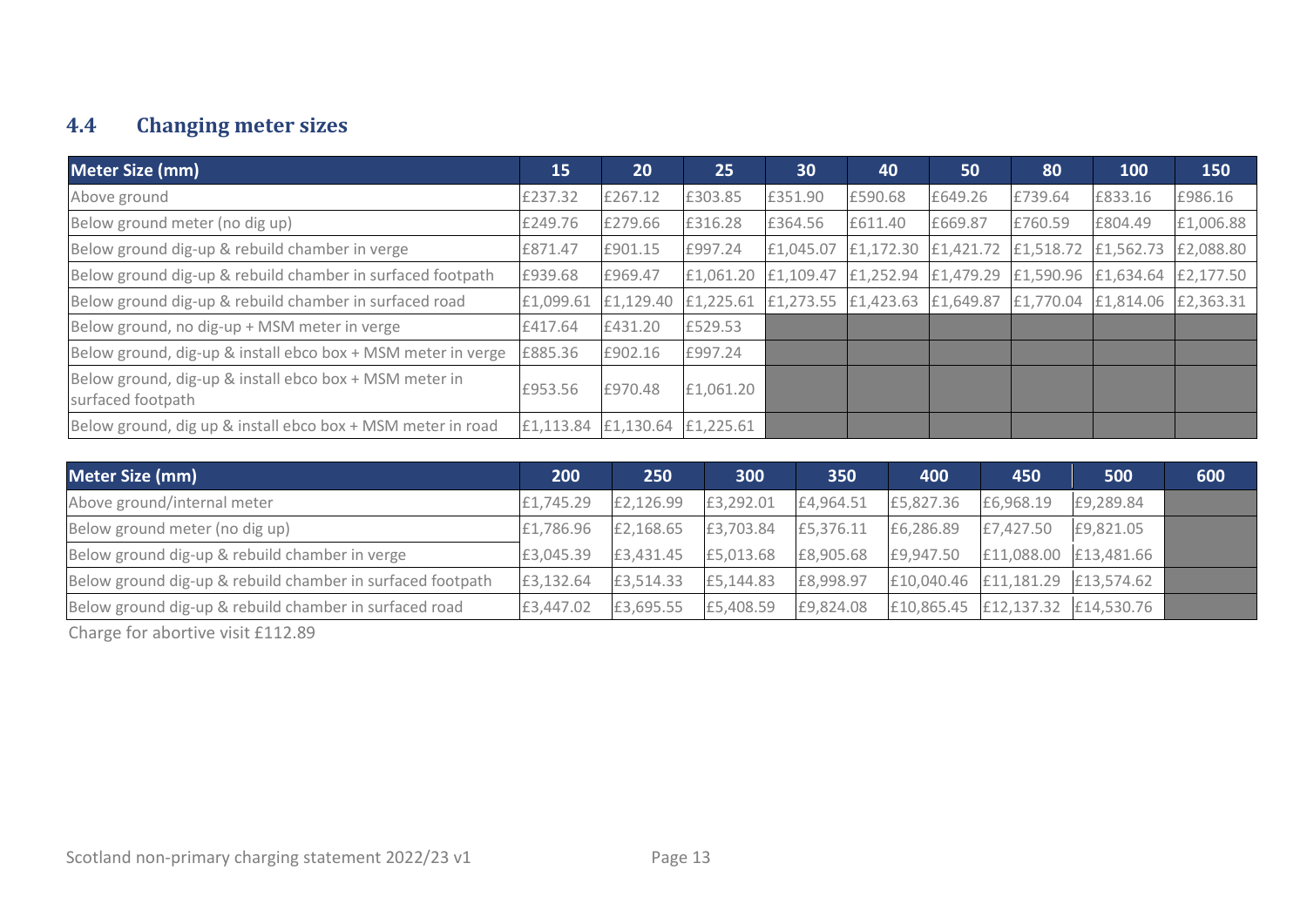#### **4.5 Replacing or repairing a damaged meter**

| <b>Meter Size (mm)</b>                                                        | 15        | 20        | 25        | 30        | 40        | 50        | 80        | 100       | 150       |
|-------------------------------------------------------------------------------|-----------|-----------|-----------|-----------|-----------|-----------|-----------|-----------|-----------|
| Above ground                                                                  | £199.69   | £229.60   | £266.33   | £314.49   | £490.67   | £520.91   | £645.23   | £670.88   | £704.70   |
| Below ground meter (no dig up)                                                | £224.67   | £254.57   | £291.31   | £339.47   | £532.33   | £562.80   | £686.78   | £712.54   | £746.36   |
| Below ground dig-up and rebuild<br>chamber in verge                           | £813.00   | £842.80   | £938.89   | £986.94   | £1,067.92 | £1,289.23 | £1,422.06 | £1,447.71 | £1,803.08 |
| Below ground dig-up and rebuild<br>chamber in surfaced footpath               | £885.58   | £915.37   | £1,007.10 | £1,055.26 | £1,152.70 | £1,351.05 | £1,496.20 | £1,521.96 | £1,895.93 |
| Below ground dig-up and rebuild<br>chamber in surfaced road                   | £1,041.37 | £1,071.05 | £1,167.26 | £1,215.31 | £1,319.36 | £1,517.71 | £1,673.39 | £1,699.04 | £2,077.37 |
| Below ground, no dig-up + MSM meter in<br>verge                               | £213.80   | £227.36   | £241.24   |           |           |           |           |           |           |
| Below ground, dig-up and install ebco box<br>+ MSM meter in verge             | £827.12   | £840.44   | £938.89   |           |           |           |           |           |           |
| Below ground, dig-up and install ebco box<br>+ MSM meter in surfaced footpath | £899.69   | £913.13   | £1,007.10 |           |           |           |           |           |           |
| Below ground, dig up and install ebco box<br>+ MSM meter in road              | £1,055.48 | £1,069.04 | £1,167.26 |           |           |           |           |           |           |
| Above ground replace Helix 4000<br>mechanism                                  |           |           |           |           | £310.80   | £317.96   | £387.52   | £415.74   | £443.74   |
| Below ground replace Helix 4000<br>mechanism                                  |           |           |           |           | £331.63   | £338.91   | £408.35   | £436.57   | £464.57   |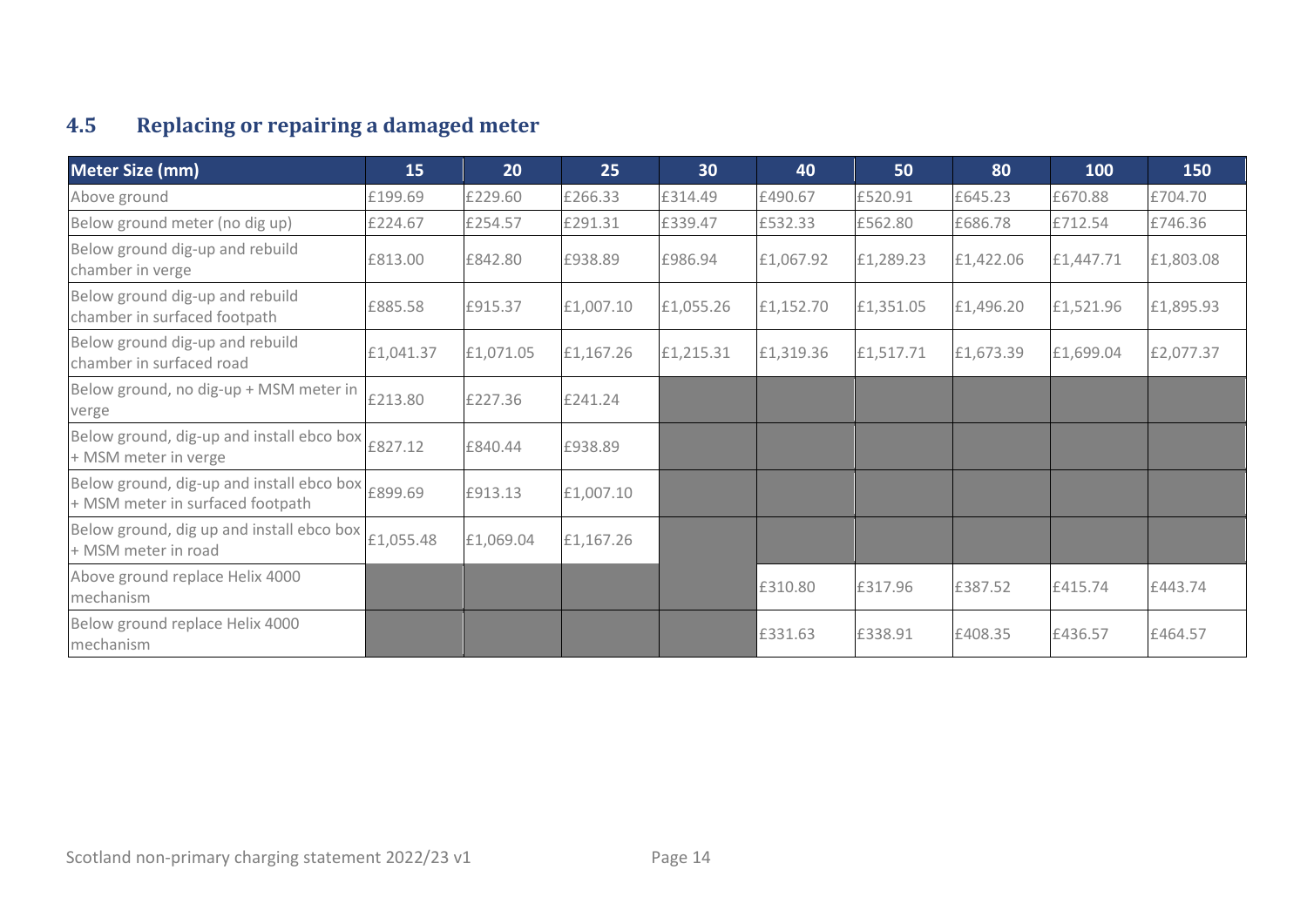Replacing or repairing a damaged meter (continued)

| <b>Meter Size (mm)</b>                                          | 200       | 250       | 300       | 350       | 400       | 450       | 500       | 600       |
|-----------------------------------------------------------------|-----------|-----------|-----------|-----------|-----------|-----------|-----------|-----------|
| Above ground/internal meter                                     | £812.22   | £1,191.23 | £1,395.18 | £1,940.62 | £2,417.29 | £2,718.01 | £3,302.88 | £4,134.25 |
| Below ground dig-up and rebuild<br>chamber in surfaced road     | £853.88   | £1,232.78 | £1,436.96 | £2,340.35 | £2,864.84 | £3,165.45 | £3,822.11 | £4,701.20 |
| Below ground meter (no dig up)                                  | £2,133.15 | £2,516.30 | £2,774.91 | £5,727.56 | £6,558.27 | £6,858.65 | £7,515.42 | £8,394.51 |
| Below ground dig-up and rebuild<br>chamber in verge             | £2,219.95 | £2,599.18 | £2,803.36 | £5,858.72 | £6,651.34 | £6,951.95 | £7,608.38 | £8,487.80 |
| Below ground dig-up and rebuild<br>chamber in surfaced footpath | £2,534.78 | £2,780.62 | £3,130.73 | £6,188.33 | £7,476.44 | £7,907.98 | £8,564.41 | £9,443.95 |
| Above ground replace Helix 4000<br>mechanism                    | £575.68   | £624.74   | £715.23   |           |           |           |           |           |
| Below ground replace Helix 4000<br>mechanism                    | £596.62   | £687.01   | £735.95   |           |           |           |           |           |

Charge for abortive visit £112.89

#### **4.6 Meter accuracy test**

If you believe that your water meter is not registering correctly, then we can arrange for it to be tested by Scottish Water. If the meter is found to be recording your usage accurately (within 5%), you will be charged for the testing, as per below. If it has been recording your usage inaccurately, this will be corrected at no cost to you.

| <b>Meter Size (mm)</b> | 15        | $20^{\circ}$ | 25 <sub>1</sub> | 30        | 40      | 50        | 80        | 100       | 150       |
|------------------------|-----------|--------------|-----------------|-----------|---------|-----------|-----------|-----------|-----------|
| Meter accuracy test    | £327.     | £365.45      | £419.10         | £471.40   | £724.86 | £784.22   | £951.     | £1,021.66 | L,123.69  |
| Meter size (mm)        | 200       | 250          | 300             | 350       |         | 400       | 450       | 500       | 600       |
| Meter accuracy test    | £1,501.24 | £1,880.25    | £2,084.43       | £3,345.32 |         | £3,869.93 | £4,336.97 | £4,993.63 | £6,206.36 |

Charge for abortive visit £112.89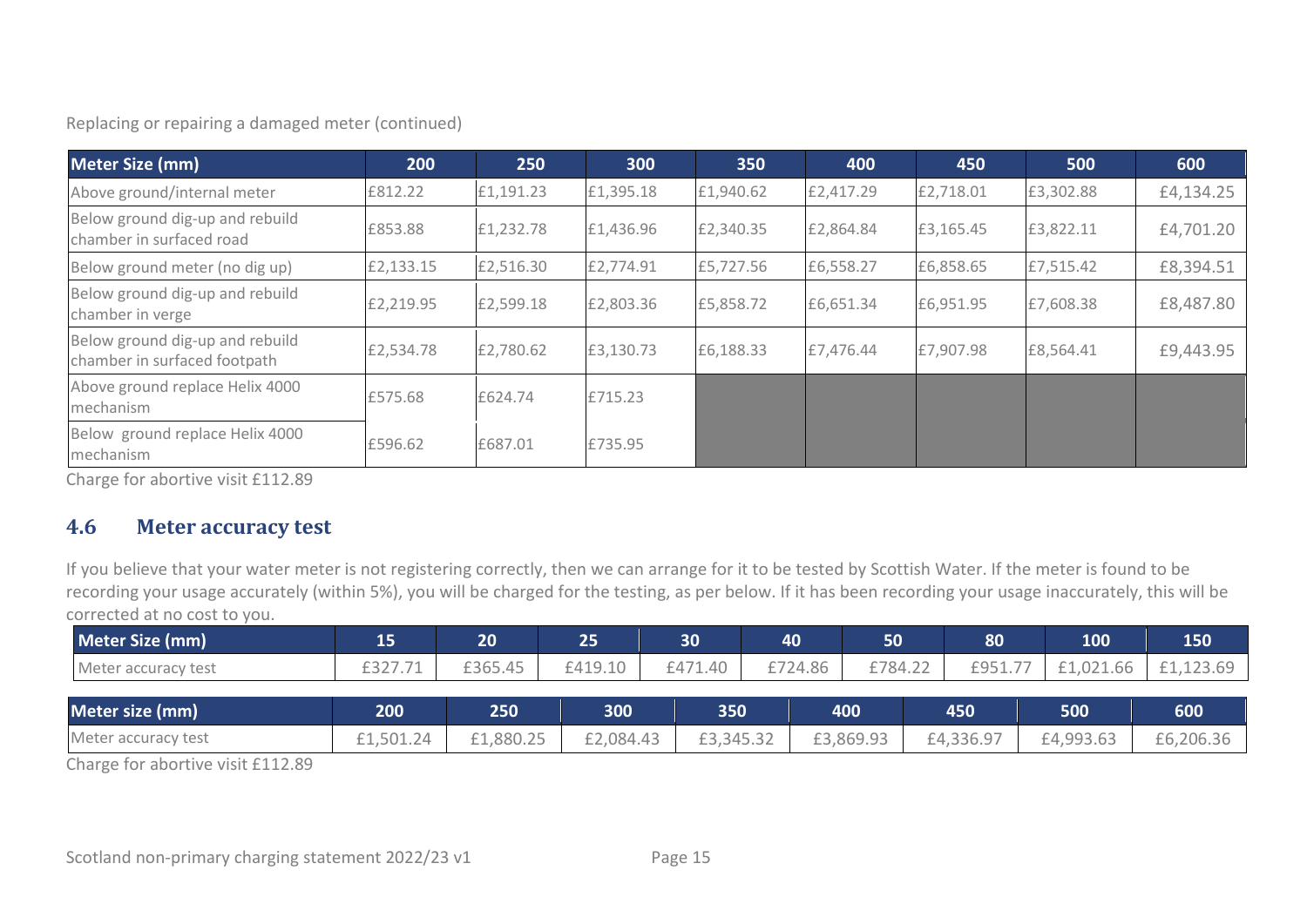#### <span id="page-17-0"></span>**Part 5 - New connections**

There is an application fee of £106.73 +VAT that applies to all new connection applications. If you decide not to proceed with the connection, it will not be refunded.

#### **5.1 Infrastructure charge**

| Supply with meter < 25mm Water  | £490.11 per property or sub unit   |
|---------------------------------|------------------------------------|
| Supply with meter => 25mm Water | £1,470.44 per property or sub unit |
| Supply with meter < 25mm Water  | £490.11 per property or sub unit   |
| Supply with meter => 25mm       | £1,470.44 per property or sub unit |

#### **5.2 Connection charges**

|                                   | Part 2<br>(non-trunk<br>main) | Part 3<br>(trunk main) | <b>Abortive visit</b><br>charge |
|-----------------------------------|-------------------------------|------------------------|---------------------------------|
| Connection to live water mains    | £389.53                       | Reasonable             | Based on                        |
| (32mm outside diameter and below) |                               | costs incurred         | 1 hr 15mins                     |
| Connection to live water mains    | Reasonable                    | Reasonable             | Based on                        |
| Greater than 32mm                 | costs incurred                | costs incurred         | 1hr 15mins                      |
| Sewerage connection               | Based on                      | Based on 1hr           | Based on                        |
|                                   | actual cost                   | 15 <sub>mins</sub>     | 1hr 15mins                      |

#### **5.3 Inspection charges**

| <b>Activity</b>                                      | <b>Charge</b> | <b>Abortive</b><br>visit charge |  |  |
|------------------------------------------------------|---------------|---------------------------------|--|--|
| Desktop Inspection                                   | £30.35        |                                 |  |  |
| Onsite Connection Inspection during Standard Hours   |               |                                 |  |  |
| The first hour on site                               | £135.40       | £112.89                         |  |  |
| For each hour thereafter                             | £90.16        |                                 |  |  |
| Onsite Connection Inspection out with Standard Hours |               |                                 |  |  |
| The first hour on site                               | £180.09       | £150.08                         |  |  |
| For each hour thereafter                             | £119.95       |                                 |  |  |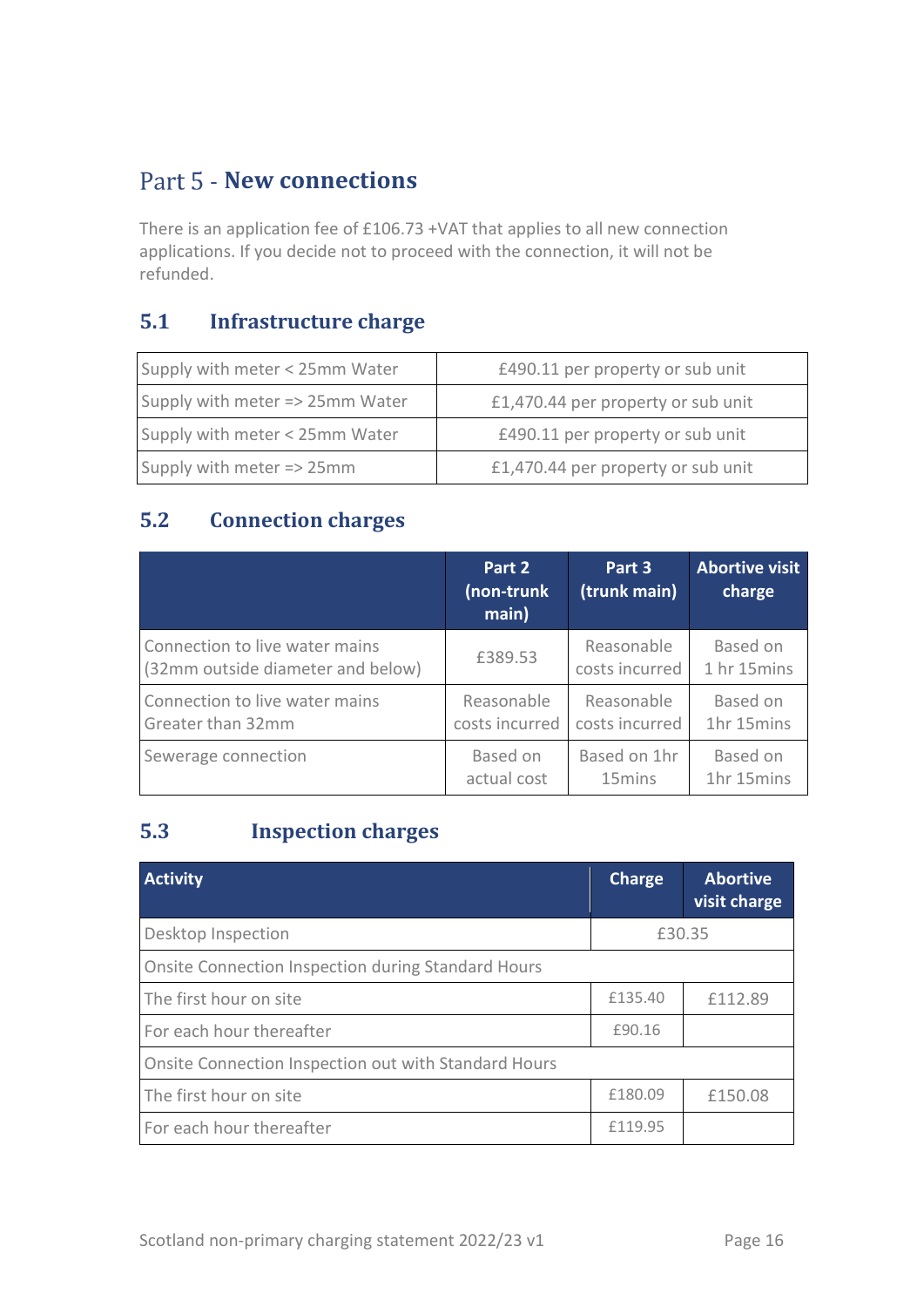#### <span id="page-18-0"></span>Part 6 - **Building Water**

#### **6.1 Water for business and industrial developments**

| <b>Construction type (based on</b><br>construction costs)                                                                | Charge                                                                                                                               |  |
|--------------------------------------------------------------------------------------------------------------------------|--------------------------------------------------------------------------------------------------------------------------------------|--|
| All traditional work with a contract price of up to<br>£500,000 (excluding costs of ready-mix concrete)                  | 0.3% of the total estimated<br>contract price                                                                                        |  |
| All traditional work with a contract price greater<br>than £500,000 (excluding costs of ready-mix<br>concrete)           | 0.3% for the first £500,000 of the<br>total estimated contract price,<br>0.15% for the rest of the total<br>estimated contract price |  |
| All non-traditional work, modernisation and cost,<br>rehabilitation contracts (excluding costs of<br>ready-mix concrete) | 0.15% of the total estimated<br>contract price                                                                                       |  |
| Additional charge for providing and removing<br>the water supply                                                         | Based on actual cost                                                                                                                 |  |

#### **6.2 Site accommodation water**

Where water and/or waste water supply to site accommodation is un-metered, fixed and volumetric charges will apply in addition to any building water charges. Fixed charges will be based on the 20mm meter annual charge and the number of weeks the supply has been made available. Volumetric charges will be applied using the current metered volumetric charges and an assessment of the volume of water used.

The assessment of the volume of water and waste water used will be calculated using the following formulas:

Water: Number of people using site accommodation x Weeks onsite x PCC

Waste water: Number of people using site accommodation x Weeks onsite x PCC

PCC Per capita consumption for site accommodation charges will be based on the procedure for calculating volume at re-assessed un-metered premises.

| <b>Activity</b>                                           | Charge                                    |
|-----------------------------------------------------------|-------------------------------------------|
| Site accommodation charges: fixed charge per week (water) | £1.72 per week                            |
| Site accommodation charges: fixed charge per week (waste) | £1.14 per week                            |
| Volumetric charges                                        | Same as the current<br>volumetric charges |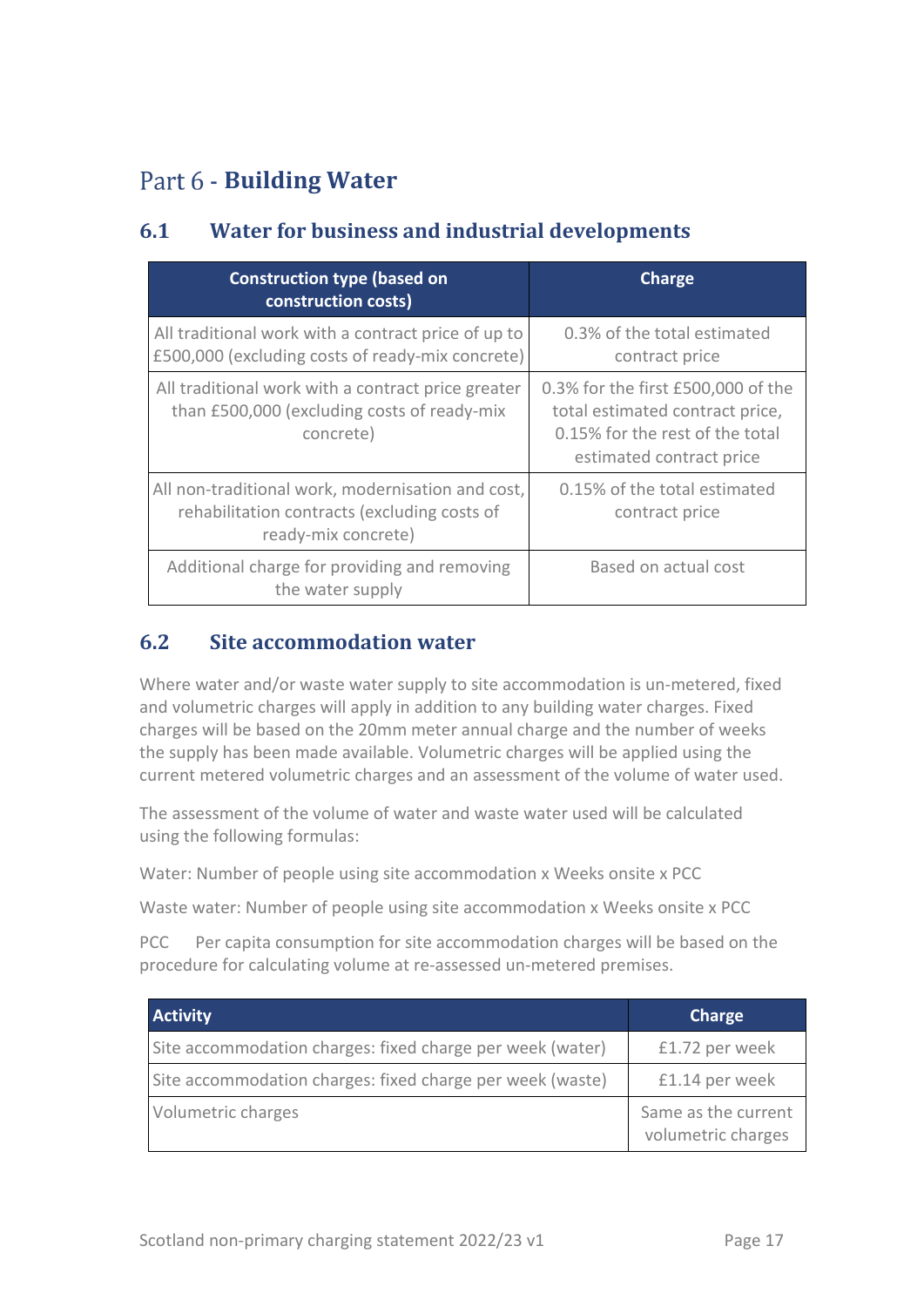#### <span id="page-19-0"></span>Part 7 - Other Charges

#### **7.1 Sampling and Laboratory Services**

The charge for sampling and laboratory services is based on actual cost

#### **7.2 Water bylaws inspections or on site Advice**

| <b>Activity</b>                             | <b>Charge</b>                | <b>Abortive visit</b><br>charge |
|---------------------------------------------|------------------------------|---------------------------------|
| In hours                                    | £135.40                      | £112.89                         |
| For each hour thereafter in-hours           | £90.16                       |                                 |
| Out-of-hours repeat                         | £180.09                      | £150.08                         |
| For each hour thereafter out-of-hours       | £119.95                      |                                 |
| Additional resources (irrespective of time) | Reasonable costs<br>incurred | Based on<br>1 hr 15mins         |

#### **7.3 Copies of bills**

If you need a paper copy of a bill that we've already sent to you and you don't want to sign up to eBilling there is a charge of £5+VAT for each bill you require.

#### **7.4 Statement of account**

The charge for providing a statement of account is £10+VAT for each statement we produce.

#### **7.5 Other goods and services**

The main services that Business Stream supplies are stated in this charging statement. Any other services will be provided at reasonable cost and these will be explained to you.

#### **7.6 Cost of recovery charges**

If we don't receive payment on time from you, we'll send you reminders to pay. If we still do not receive payment, we will issue a letter stating that we have applied a charge of £75+VAT to cover our costs of recovery. If you still continue to fail to pay your bill a second recovery charge of £100+ VAT will be applied to your account and the case will be passed on to one of our debt collection partners. We will inform you